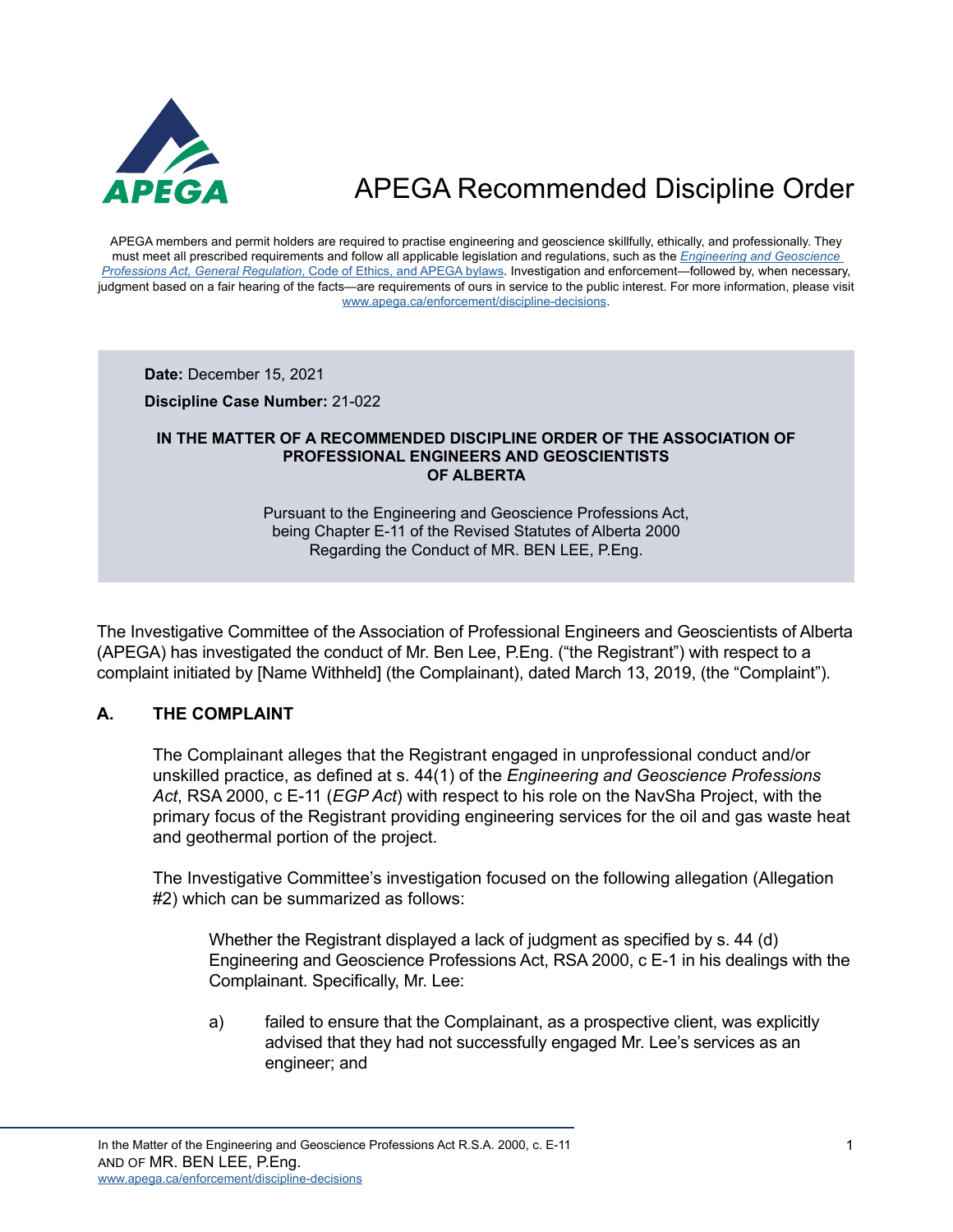

b) ought to have provided clarity of the lack of a contract for services to the Complainant as a professional courtesy to provide clarity to a potential client regarding expectations and possible deliverables.

The Investigative Committee investigated four additional allegations outlined in the Complaint. The Investigative Committee determined that there was insufficient evidence of unskilled practice/unprofessional conduct in relation to those allegations.

### **B. AGREED STATEMENT OF FACTS**

### **(i) Background:**

- 1. The Registrant has been an APEGA Member since 2010.
- 2. The Registrant is a registered P.Eng. in both Alberta and British Columbia.
- 3. The Registrant works in Calgary, Alberta and specializes in process engineering, chemical engineering, mechanical engineering (heat transfer, thermos fluids) and engineering projects.
- 4. The Registrant holds a Bachelor Eng. Aerospace Engineering (2004) from Carlton University.
- 5. The Registrant has fully cooperated with the APEGA investigation.

### **(ii) Facts Relating to the Allegations:**

Whether the Registrant displayed a lack of judgment as specified by s. 44 (d) Engineering and Geoscience Professions Act, RSA 2000, c E-1in his dealings with the Complainant. Specifically, Mr. Lee:

- a) failed to ensure that the Complainant, as a prospective client, was explicitly advised that they had not successfully engaged Mr. Lee's services as an engineer; and
- b) ought to have provided clarity of the lack of a contract for services to the Complainant as a professional courtesy to provide clarity to a potential client regarding expectations and possible deliverables.
- 6. On May 23, 2018, the Complainant met with the Registrant to discuss the NavSha Project with the primary focus on engineering services for the oil and gas waste heat and geothermal portion of the project. After their discussion, the Complainant felt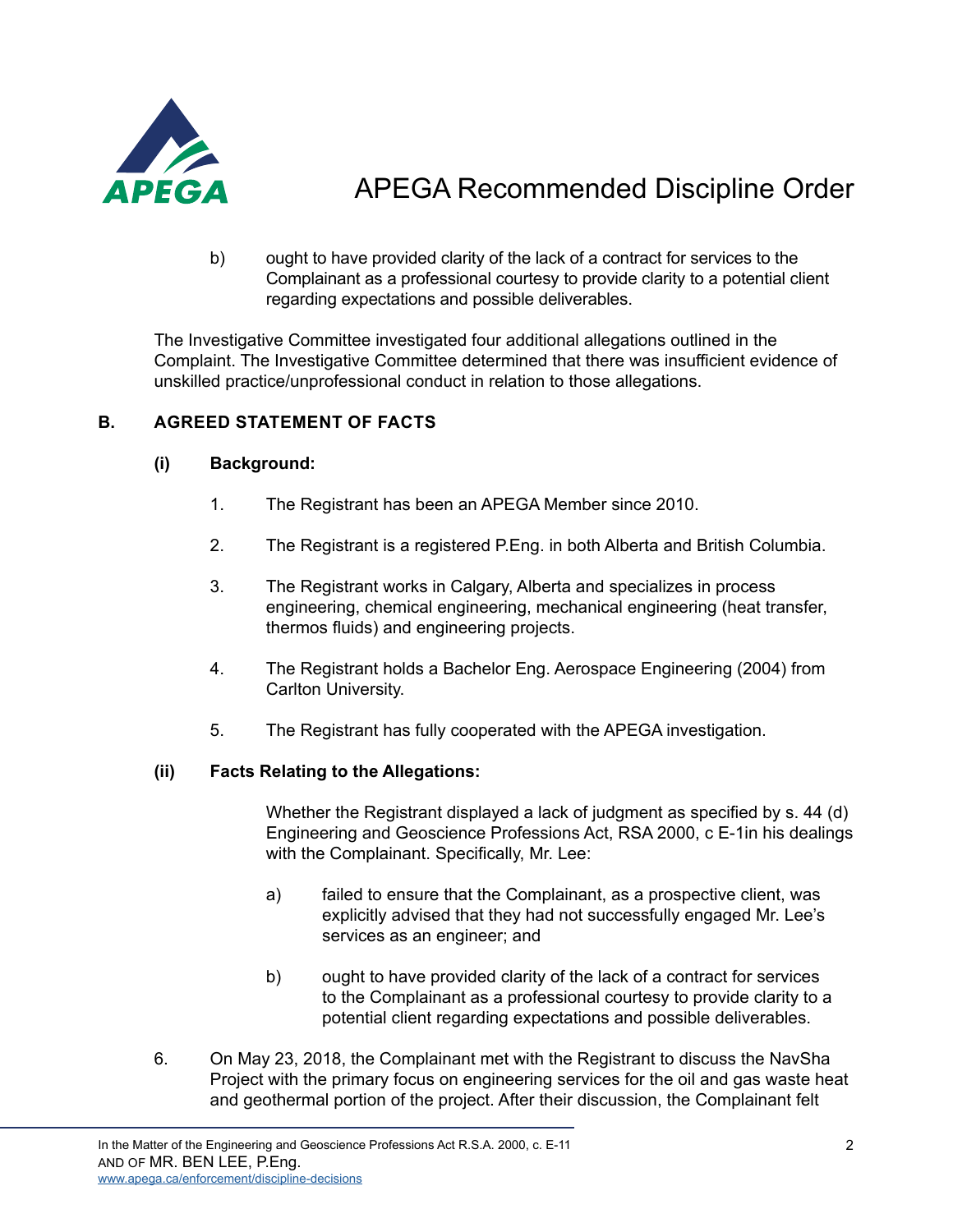

they and the Registrant were on the same page. There was no written contract at that point, or at any time, between the Complainant and the Registrant.

- 7. The Complainant felt there was no need for a contract, as no money had changed hands at this point. The Registrant was open to continuing the preliminary project discussions with the Complainant.
- 8. The Complainant felt the only document that required agreement and signatures was a Non-Disclosure Agreement (NDA). The Complainant and the Registrant exchanged emails and later signed an NDA.
- 9. The Complainant subsequently believed they had a verbal agreement in place with the Registrant to provide engineering services as a result of their previous meetings and subsequent email communications.
- 10. The Complainant required the Registrant to provide engineering technical deliverables (carbon omissions turning into energy) pursuant to the verbal contract. The Registrant did not provide the Complainant with the professional engineering services or project documents the Complainant believed they had agreed upon.
- 11. The Registrant did not provide engineering service deliverables to the Complainant, as no contract was agreed upon or signed by the parties.
- 12. The Registrant believed he was engaged in project discussions to determine if a contract could be crystalized, however that never occurred. All communications and meetings with the Complainant were solely related to a speculative business opportunity that did not move past the preliminary stages.
- 13. The Registrant acknowledges he is required to ensure that a prospective client may not have previous experience with employing the services of a professional member, and therefore he must have ensured the Complainant was aware of the obligations required of professional members. The Registrant acknowledges that he made an error in judgement by failing to clearly manage client expectations for the project is contrary to:

Section 2.1 (Professions) of the *Apega Guideline for Ethical Practice, v2.2, February 2013* which states:

*In the generic sense, a profession is a learned calling with specialized*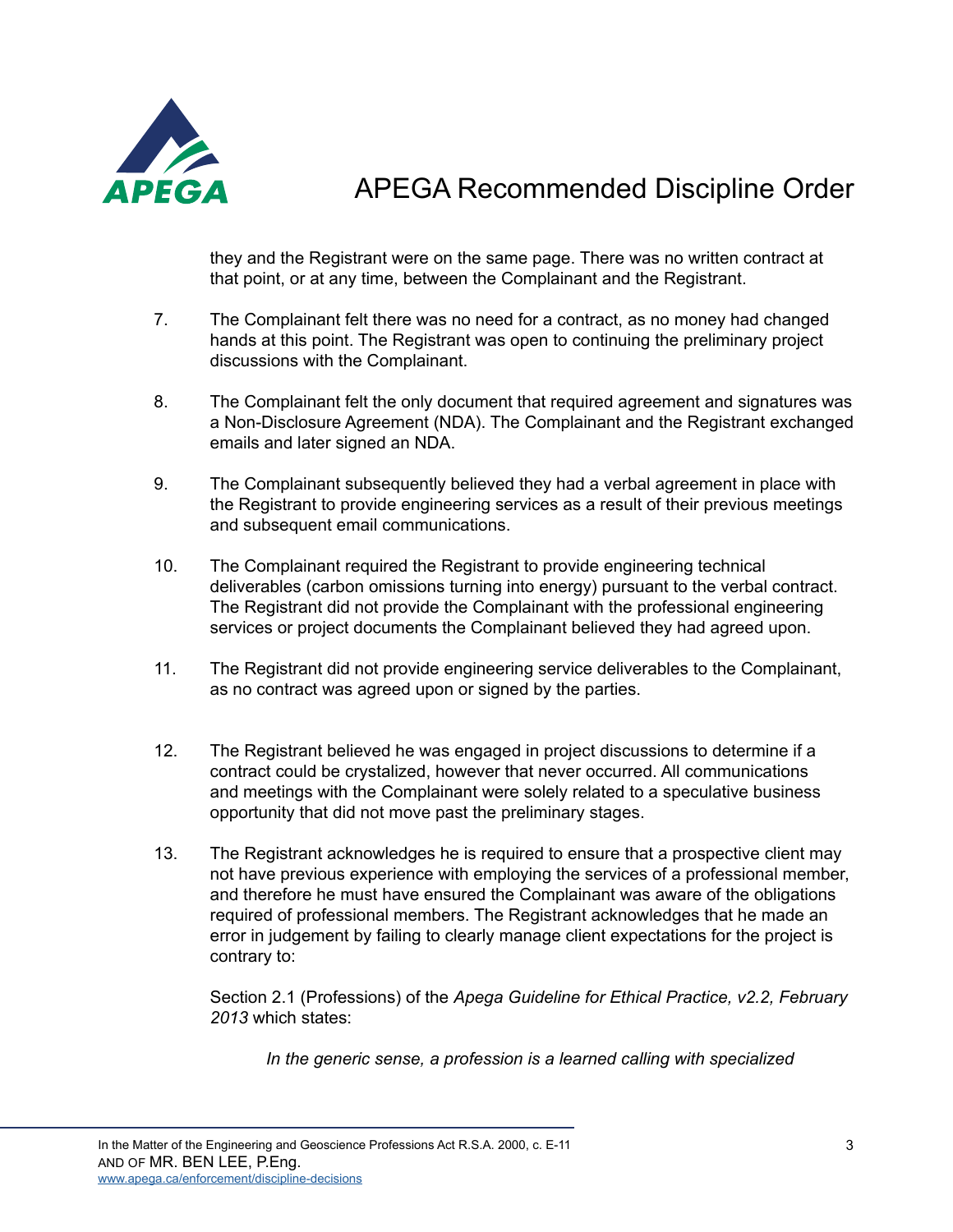

*knowledge. This knowledge is applied with experienced judgement in the context of recognized social responsibilities.* 

*A profession renders services based upon advanced knowledge, skill and judgement, which the public takes on trust.* 

Section 4.2.1 (Scope of Responsibility) of the *Apega Guideline for Ethical Practice, v2.2, February 2013* which states:

*Before accepting assignments, professionals should ensure that their clients and employers understand the extent of the members' professional responsibilities. Defining the extent of the members' professional responsibilities and developing a scope of services essentially entails listing the specified tasks envisioned within the term of engagement and the delivery of performance expectations associated with the various tasks."* 

*Depending on the size and complexity of the employment organization and/ or project, it may be necessary to define the specific technical discipline of activity and the skills expected or required to undertake the commission effectively. The scope of services can also indicate potential or future scope for the individual based on performance of services or the extension of project requirements.*

### **C. CONDUCT BY THE REGISTRANT**

- 14. The Registrant freely and voluntarily admits that at all relevant times he was a professional member of APEGA and was thus bound by the *EGP Act* and the *APEGA Code of Ethics*.
- 15. The Registrant acknowledges that the conduct described above constitutes unprofessional conduct as defined in section 44(1) of the *EGP Act*:

*Section 44(1) Any conduct of a professional member, licensee, permit holder, certificate holder or member-in-training that in the opinion of the Discipline committee or the Appeal Board,* 

- *(a) is detrimental to the best interests of the public;*
- *(b) contravenes a code of ethics of the profession as established under the regulations;*
- *(c) harms or tends to harm the standing of the profession generally;*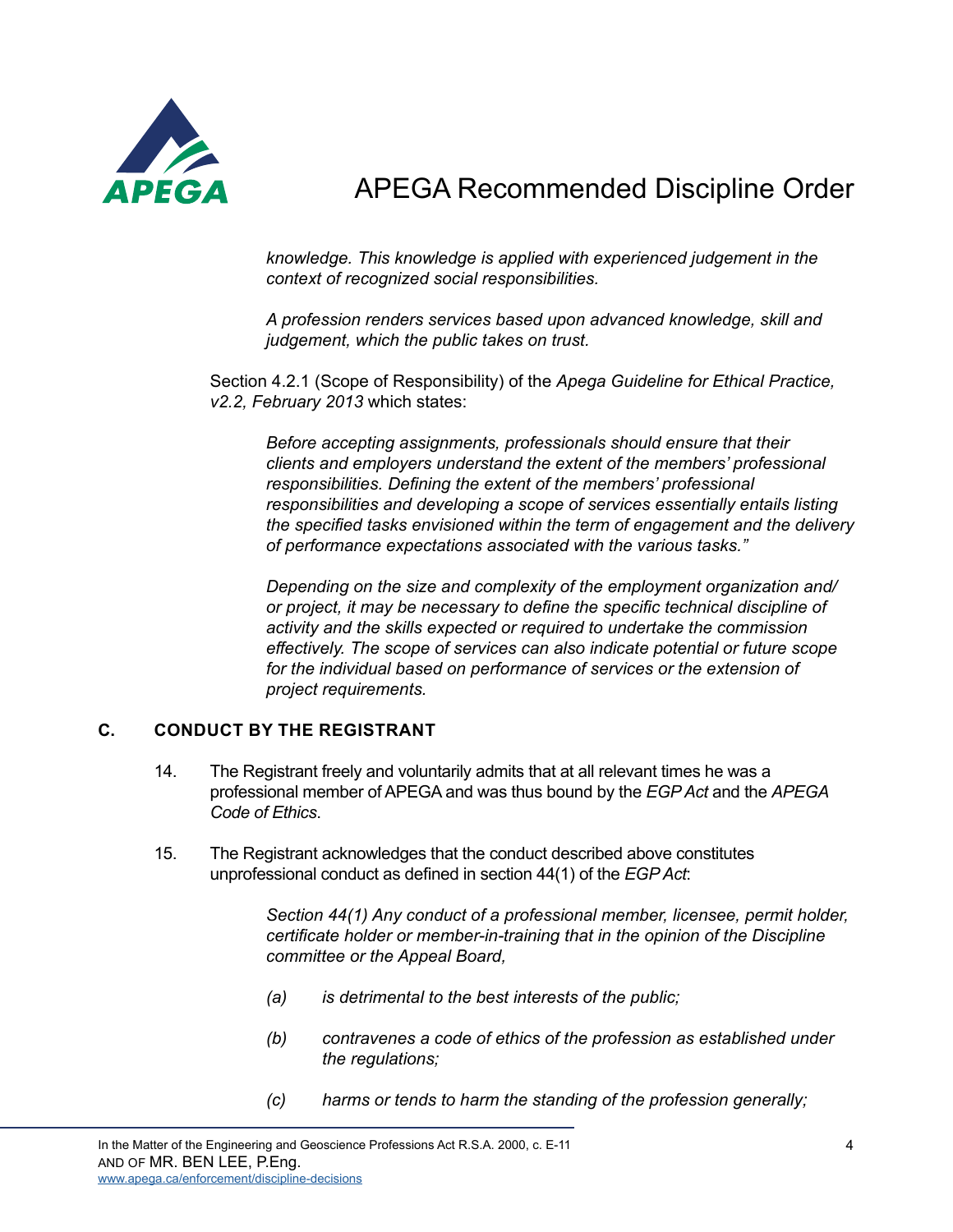

- *(d) displays a lack of knowledge of or a lack of skill or judgment in the practice unskilled practice of the profession.*
- *(e) displays a lack of knowledge or lack of skill or judgment in the carrying out of any duty or obligation undertaken in the practice of the profession.*

*Whether or not that conduct is disgraceful or dishonorable, constitutes either* 

16. The Registrant acknowledges that the conduct described above is conduct that is detrimental to the best interests of the public, displays a lack of judgement in the carrying out of any duty or obligation undertaken in the practice of the profession, contrary to Section 44(1)(d) of the Act.

### **D. RECOMMENDED ORDERS WITH RESPECT TO THE REGISTRANT**

- 17. On the recommendation of the Investigative Committee, and by agreement of the Registrant with that recommendation, and following a discussion and review with the Discipline Committee Case Manager, the Discipline Committee hereby orders that:
	- a) The Registrant shall be reprimanded for his conduct and this order shall serve as the reprimand.
	- b) The Registrant shall provide written confirmation to the Director, Enforcement within thirty (30) days of being notified that the Recommended Order has been approved, by the Discipline Committee Case Manager, that he has reviewed the following APEGA publications, and that he will comply with requirements therein:
		- (i) APEGA Guideline for Ethical Practice, v2.2, February 2013 (Section 4.2.1 - Scope of Responsibility)
		- (ii) APEGA Guideline Concepts of Professionalism v1.0, September 2004 (Section 3.4 – Public Expectations)

If there are extenuating circumstances, the Registrant may apply to the Director, Enforcement, for an extension prior to the noted deadlines.

c) The Registrant shall provide the Director, Enforcement within six (6) months of the date this order is approved by the Discipline Committee Case Manager, proof of successful completion (passing grade) of a University-level course